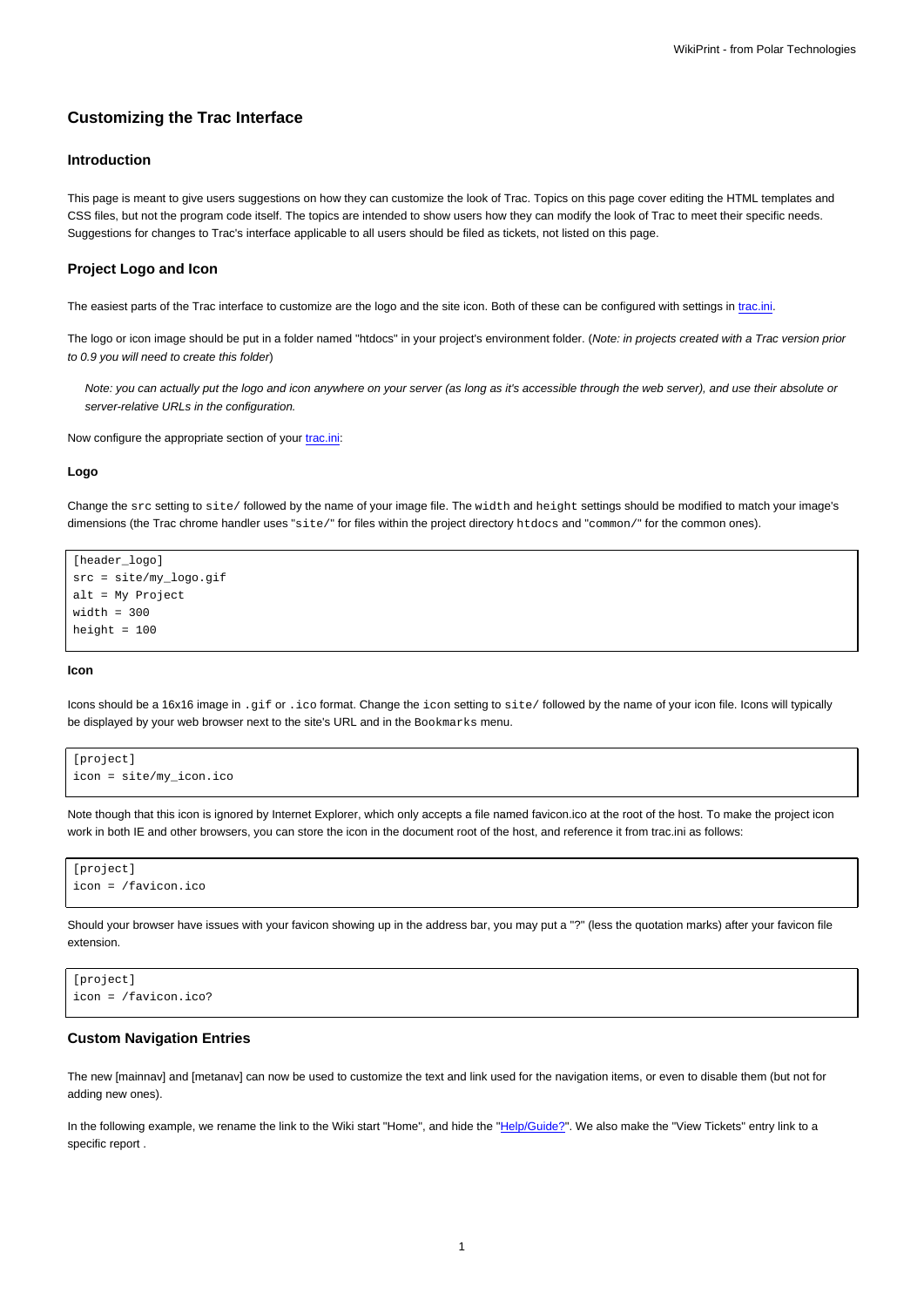```
[mainnav]
wiki.label = Home
tickets.href = /report/24
[metanav]
help = disabled
```
See also **[TracNavigation](https://meteo.unican.es/trac/wiki/TracNavigation)** for a more detailed explanation of the mainnav and metanav terms.

### **Site Appearance**

Trac is using [?Genshi](http://genshi.edgewall.org) as the templating engine. Documentation is yet to be written, in the meantime the following tip should work.

Say you want to add a link to a custom stylesheet, and then your own header and footer. Save the following content as 'site.html' inside your projects templates directory (each Trac project can have their own site.html), e.g. /path/to/env/templates/site.html:

```
<html xmlns="http://www.w3.org/1999/xhtml"
    xmlns:py="http://genshi.edgewall.org/"
    py:strip="">
<!--! Add site-specific style sheet -->
<head py:match="head" py:attrs="select('@*')">
  ${select('*|comment()|text()')}
  <link rel="stylesheet" type="text/css"
        href="${href.chrome('site/style.css')}" />
 </head>
 <body py:match="body" py:attrs="select('@*')">
  <!--! Add site-specific header -->
  <div id="siteheader">
    <!--! Place your header content here... -->
  </div>
  ${select('*|text()')}
  <!--! Add site-specific footer -->
  <div id="sitefooter">
    <!--! Place your footer content here... -->
  </div>
</body>
</html>
```
Those who are familiar with XSLT may notice that Genshi templates bear some similarities. However, there are some Trac specific features - for example **\${href.chrome('site/style.css')}** attribute references template placed into environment's htdocs/ In a similar fashion **\${chrome.htdocs\_location}** is used to specify common htdocs/ directory from Trac installation.

site.html is one file to contain all your modifications. It usually works by the py:match (element or attribute), and it allows you to modify the page as it renders - the matches hook onto specific sections depending on what it tries to find and modify them. See [?this thread](http://groups.google.com/group/trac-users/browse_thread/thread/70487fb2c406c937/) for a detailed explanation of the above example site.html. A site.html can contain any number of such py:match sections for whatever you need to modify. This is all [?Genshi,](http://genshi.edgewall.org/) so the docs on the exact syntax can be found there.

Example snippet of adding introduction text to the new ticket form (hide when preview):

```
<form py:match="div[@id='content' and @class='ticket']/form" py:attrs="select('@*')">
<py:if test="req.environ['PATH_INFO'] == '/newticket' and (not 'preview' in req.args)">
   <p>Please make sure to search for existing tickets before reporting a new one!</p>
 \langle/py:if>
${select('*')}
</form>
```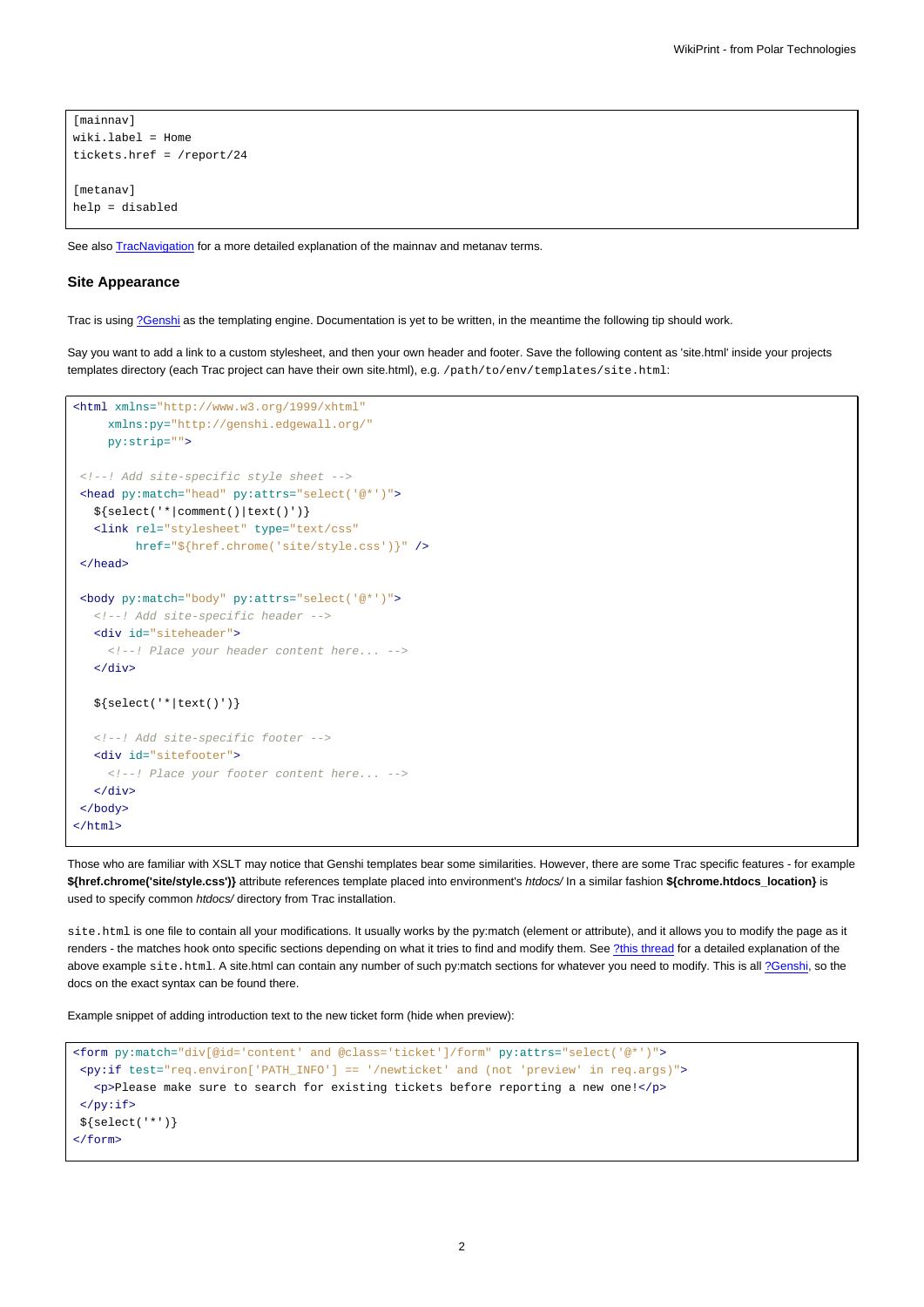This example illustrates a technique of using **req.environ['PATH\_INFO']** to limit scope of changes to one view only. For instance, to make changes in site.html only for timeline and avoid modifying other sections - use  $req.$   $environ['PATH\_INFO'] == '/timeline$   $line$   $i$  condition in <py:if> test.

More examples snippets for site.html can be found at [?CookBook/SiteHtml](http://trac.edgewall.org/intertrac/wiki%3ACookBook/SiteHtml).

Example snippets for style.css can be found at [?CookBook/SiteStyleCss](http://trac.edgewall.org/intertrac/wiki%3ACookBook/SiteStyleCss).

If the environment is upgraded from 0.10 and a site\_newticket.cs file already exists, it can actually be loaded by using a workaround - providing it contains no ClearSilver? processing. In addition, as only one element can be imported, the content needs some sort of wrapper such as a <div> block or other similar parent container. The XInclude namespace must be specified to allow includes, but that can be moved to document root along with the others:

```
<form py:match="div[@id='content' and @class='ticket']/form" py:attrs="select('@*')"
      xmlns:xi="http://www.w3.org/2001/XInclude">
<py:if test="req.environ['PATH_INFO'] == '/newticket' and (not 'preview' in req.args)">
  <xi:include href="site_newticket.cs"><xi:fallback /></xi:include>
\langle/py:if>
${select('*')}
</form>
```
Also note that the site.html (despite its name) can be put in a common templates directory - see the [inherit] templates dir option. This could provide easier maintainence (and a migration path from 0.10 for larger installations) as one new global site.html file can be made to include any existing header, footer and newticket snippets.

### **Project List**

You can use a custom Genshi template to display the list of projects if you are using Trac with multiple projects.

The following is the basic template used by Trac to display a list of links to the projects. For projects that could not be loaded it displays an error message. You can use this as a starting point for your own index template.

```
<!DOCTYPE html
  PUBLIC "-//W3C//DTD XHTML 1.0 Strict//EN"
   "http://www.w3.org/TR/xhtml1/DTD/xhtml1-strict.dtd">
<html xmlns="http://www.w3.org/1999/xhtml"
    xmlns:py="http://genshi.edgewall.org/"
    xmlns:xi="http://www.w3.org/2001/XInclude">
 <head>
   <title>Available Projects</title>
 </head>
 <br />
shody>
  <h1>Available Projects</h1>
   \langle u \rangle<li py:for="project in projects" py:choose="">
       <a py:when="project.href" href="$project.href"
          title="$project.description">$project.name</a>
       <py:otherwise>
         <small>$project.name: <em>Error</em> <br />> />> ($project.description)</small>
       </py:otherwise>
     \langle/li>
   \langle/ul>
</body>
</html>
```
Once you've created your custom template you will need to configure the webserver to tell Trac where the template is located (pls verify ... not yet changed to 0.11):

### For [mod\\_wsgi:](https://meteo.unican.es/trac/wiki/TracModWSGI)

os.environ['TRAC\_ENV\_INDEX\_TEMPLATE'] = '/path/to/template'